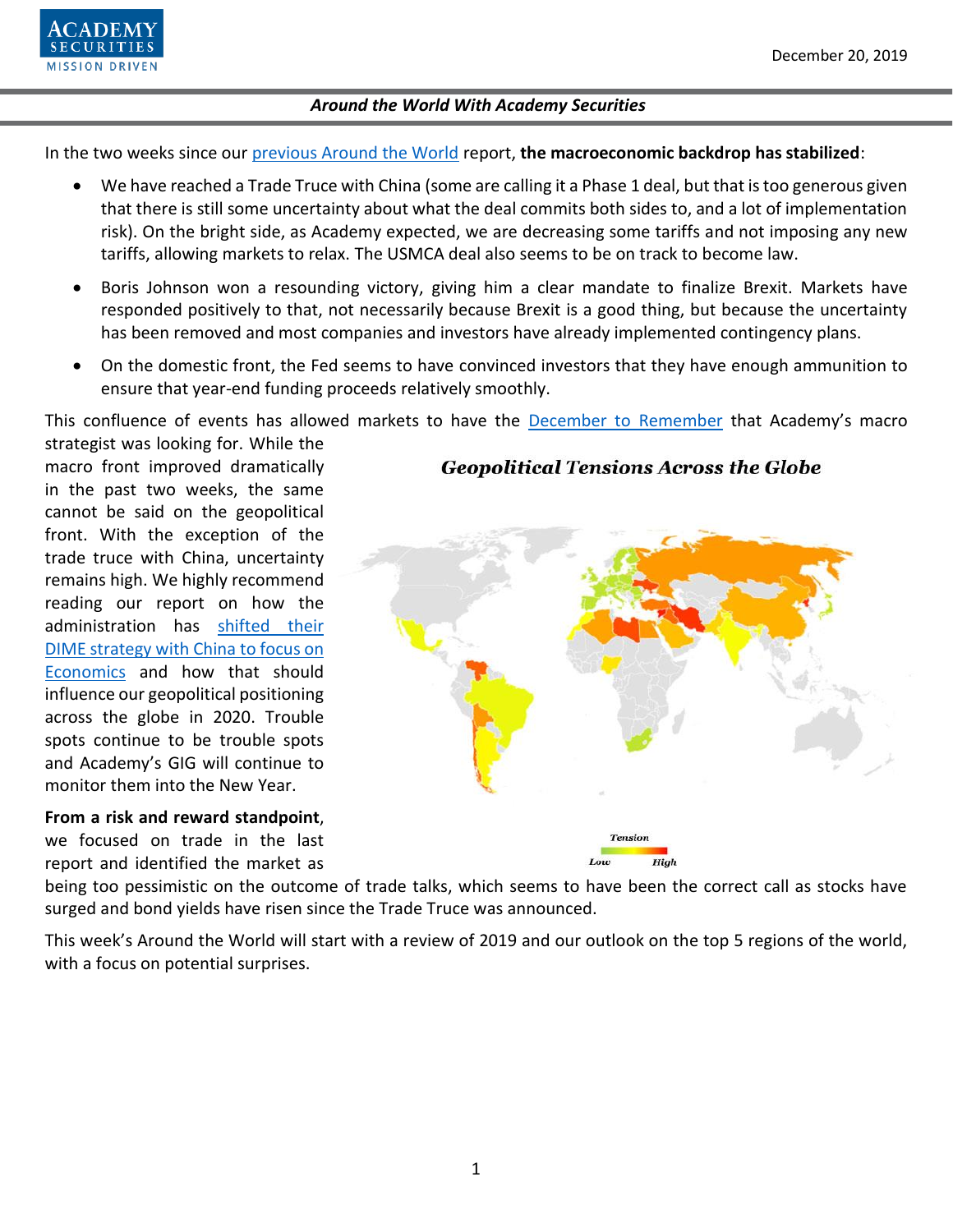

## **2019 Year in Review - Highlights**

As we look back at the key events that drove geopolitical discussion in 2019, Academy's Geopolitical Intelligence Group has focused on a few key regions: the Middle East (Iran, Iraq, Saudi Arabia, Syria, and Turkey), Asia (China, Hong Kong, and North Korea), and Latin America (Venezuela and Chile). As events have unfolded in these regions, many have played out directionally as we have anticipated. In the Middle East, we kicked off the year with [a podcast](https://www.academysecurities.com/vol-twenty-leaving-syria-and-government-shutdown/)

on U.S. Involvement in Syria and the importance of Turkey in NATO. General Marks commented that the strategy in the Middle East must be "tailored to the conditions on the ground" and Turkey will remain a "complicating factor." As this situation evolved towards the October U.S. withdrawal from Northern Syria and the subsequent Turkish incursion and offensive against Kurdish forces, it became clear that improving relations with Turkey was the priority. Turkey is a NATO ally and a country that can act as a counterweight to Iran's regional ambitions. The U.S. relationship with Turkey, while



complicated and imperfect, is too important to U.S. national security strategy.

Iran, clearly reeling from the effects of the economic sanctions and the ending of waivers intended to drive oil exports to zero, ramped up its proxy campaigns in 2019. It was no coincidence that our GIG chose to lay out Iran's fighting strategy in a piece titled "[How Iran Fights](https://www.academysecurities.com/iran-fights/)" back in May. Smaller provocations such as the Iranian attack on two oil takers in the [Gulf of Oman](https://www.academysecurities.com/iran-update-tankers-attached-gulf-oman/) and the downing of a U.S. drone in June, culminated in an act of war when Iran utilized drones and small cruise missiles to strike two Saudi Arabian oil facilities. General Stewart, who was in Saudi Arabia at the time of the attack, advised that Saudi Arabia would exercise restraint in the face of such a flagrant attack on their infrastructure and General Kearney agreed given that Iran would use the aftermath of any retaliation to position themselves as the aggrieved party to anyone that will listen (particularly in Europe).

In Asia, our GIG focused on the ongoing nuclear talks with North Korea and the relationship between President Trump and Kim. In our April [podcast](https://www.academysecurities.com/vol-24-2019-quarter-outlook/) (and follow up in [June\)](https://www.academysecurities.com/vol-26-us-china-relations-age-of-strategic-competition/) we introduced our argument that while China is a strategic competitor, its role in helping advance U.S. talks on the Korean Peninsula cannot be overlooked. Additionally, the Hong Kong protests are nowhere near resolution. As we [reported](https://www.academysecurities.com/vol-29-impact-protests-hong-kong/) in August, this situation will further complicate relations between the U.S. and China - with respect to cooperation in North Korea.

When evaluating Russia, whether it is in [Venezuela,](https://www.academysecurities.com/wordpress/wp-content/uploads/2019/02/Geopolitical-Flashpoints-The-Macroeconomic-Impact-of-the-Geostrategic-Landscape-Vol-21-1.pdf) Syria, [Libya](https://www.academysecurities.com/wordpress/wp-content/uploads/2019/11/Around-the-World-with-Academy-Securities-Nov-15.pdf) or

[Ukraine,](https://www.academysecurities.com/wordpress/wp-content/uploads/2019/11/Around-the-World-with-Academy-Securities.pdf) the U.S. will continue to see Russian limited expeditionary operations, attempting to demonstrate its relevance on the world stage. Russia has benefited greatly from the instability in these countries and it will continue to take advantage of opportunities to expand its strategic influence.

Finally, in Latin America we have kept an eye on the environment where there is [Chinese influence](https://www.academysecurities.com/wordpress/wp-content/uploads/2019/11/Around-the-World-with-Academy-Securities.pdf) as well as civil unrest. The protests in [Chile,](https://www.academysecurities.com/latin-america-update/) whose economy is suffering as a result, have been particularity concerning and are showing no signs of abatement. While tensions over inequality have been simmering for some time now, few expected the scenes that we see today playing out in Santiago. With the risk of this spilling over to neighboring countries, the GIG will continue to monitor this in the New Year.

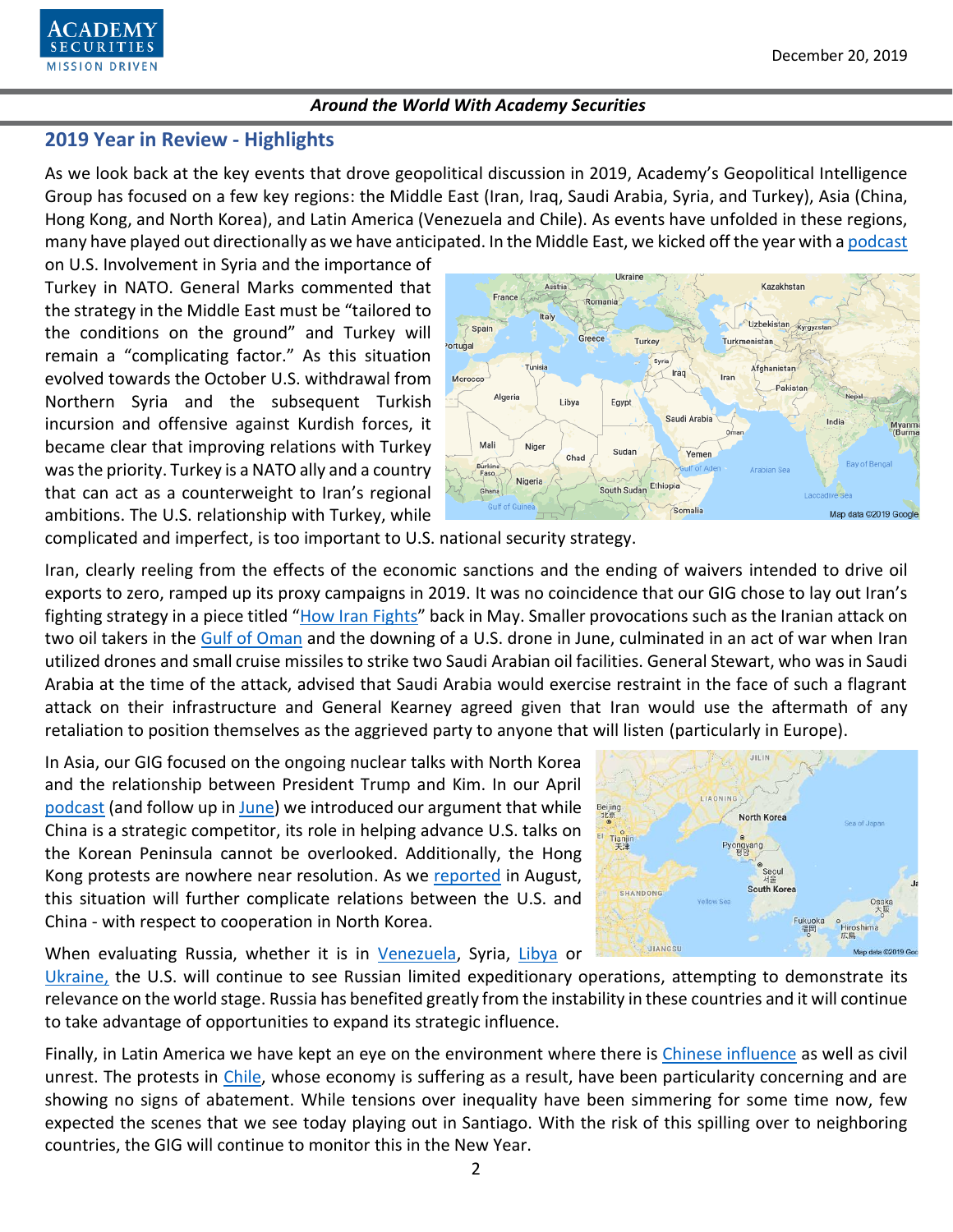

## **Surprises in 2020**

### **Turkey**

- **We feel that one surprise in 2020 could be that Turkey departs the 1968 Nuclear Non-Proliferation Treaty ("NPT") and begins to develop its own nuclear weapons program.**
	- o *"President Erdogan indicated in October of this year that he thinks the nuclear powers have an unacceptable monopoly on nuclear weapons. He wants to challenge that. However, Turkey will not depart NATO. NATO will do just enough to restrain and address Turkey's aggrieved status."* **General Marks**
- Turkey signed the NPT in 1980 and executed the Comprehensive Test Ban Treaty in 1996. Turkey has also been a member of NATO since 1952 and allows the U.S. to store tactical nuclear weapons at Incirlik Air Base. As tensions over the acquisition of the S-400 missile system from Russia continue, it becomes more and more important to ensure Turkey remains in NATO.

#### **North Korea**

- **General Marks believes that the U.S. will take a more thoughtful, but direct approach toward North Korea in 2020.**
	- o *"Concerns regarding challenged bilateral U.S.-Japan and U.S.-ROK ties because of this administration's efforts at building a relationship with North Korea, will produce a more cautious, but hard line strategy toward North Korea. Sanctions and military exercises will remain in place."* **General Marks**
- These relationships are critical to applying pressure to the North especially given Russia and China will push for sanctions removal. The feeling is that if North Korea does not commence nuclear testing, China and Russia will support full removal of sanctions, enabling North Korea to trade with the two nations. The U.S. response will have to consider the current state of trade negotiations with China including the Phase One deal agreed upon last week.
- We will have to see what "Christmas gift" Kim is referring to and how the denuclearization talks continue in 2020. Longer-term, our GIG believes that we could see a scenario where the North Korean economy opens up to trade/investment with countries besides China and Russia. The prospect of being a pariah for Kim's entire time in power may evolve into a desire to widen the scope of economic engagement with the world, ensuring the future survival of his regime. We are not there yet, but anything is possible.

*"Expect the U.S. to put more pressure on Pyongyang to come back to the negotiating table. This will include closer team building with South Korea and Japan, continued military exercises in South Korea, putting less pressure on Japan and South Korea to pay for a greater part of the U.S. military presence, and increased U.S. military equipment sales to South Korea and Japan."* **General Walsh**

#### **Russia**

- **We believe that although its does not have the capacity to overextend, in 2020 Russia will select the Middle East as a strategic stronghold for the long-term**.
- Syria was the model for influence (note the recent \$500m Russian investment in the port of Tartus), with Libya and Egypt more recent examples of this strategy. In Egypt, a new Russian Industrial Zone will soon open and the largest delivery of MiG-35 fighters since the fall of the Soviet Union will be made in the New Year. Additionally, Russia will begin construction of the new El Dabaa nuclear power plant in Egypt in 2020.
	- $\circ$  Egypt's GDP is poised to reach \$8.2 trillion by 2030, making it the fastest growing economy in the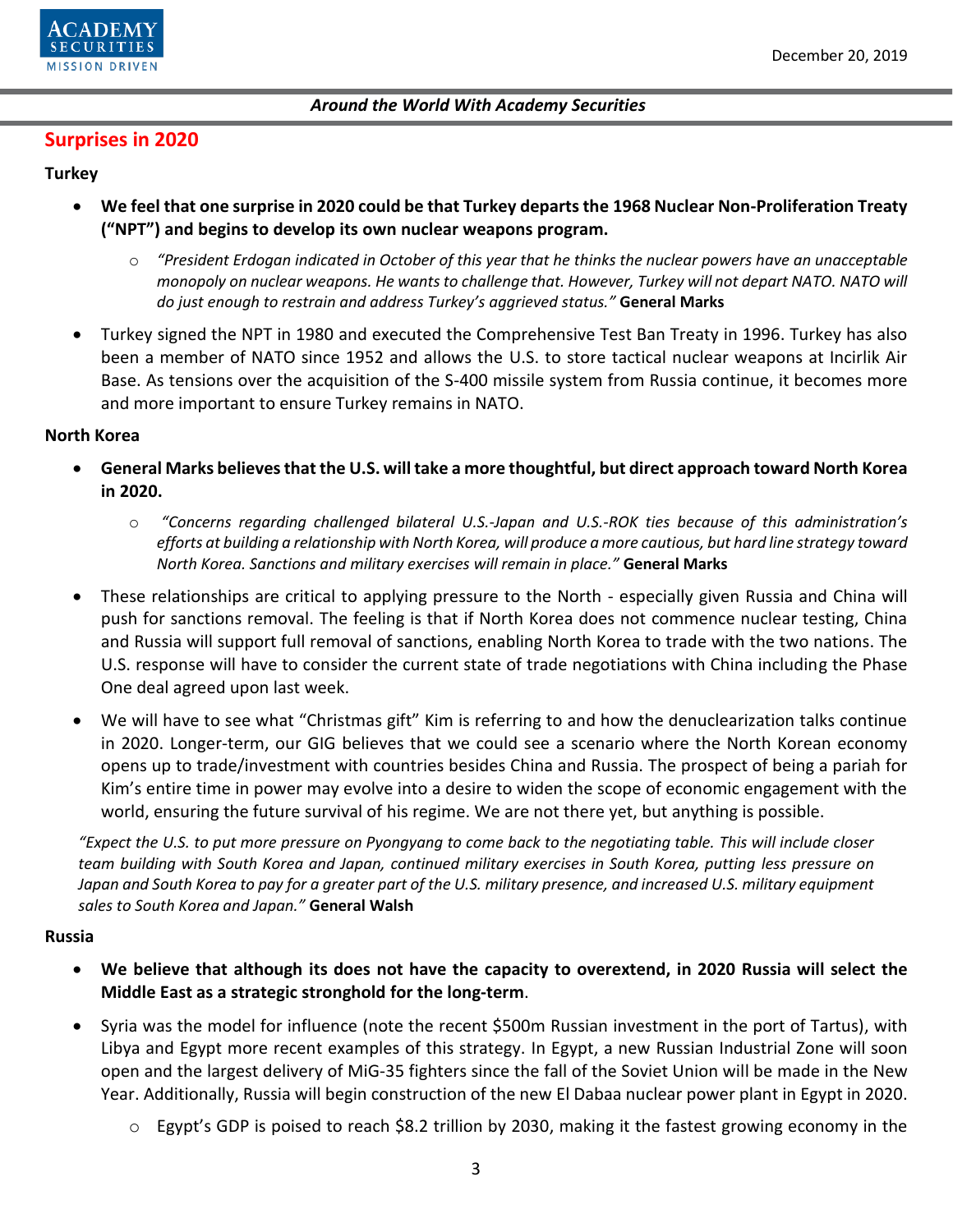

region. As Russia looks for growth opportunities, its foothold in Egypt will be increasingly important.

*"Russia will continue its anti-American mission across the globe to counter U.S. influence wherever possible. Putin has used land grabs in Georgia, Crimea, and eastern Ukraine, desires to control the Baltic countries, is conducting information and cyber campaigns on western countries, and is modernizing his military forces through nuclearpropelled cruise and hypersonic missiles."* **General Walsh**

**Iran** 

- **While a nuclear weapon is not imminent, we believe Iran will continue to ramp up their proxy campaign in response to the sanctions in 2020.**
	- o Iran believes the U.S. does not want another war in the Middle East and Saudi Arabia is not capable of defeating Iran on its own. Iran is also watching our interaction with North Korea, another rogue state. President Trump has engaged directly with Kim and provided concessions but has gotten little in return.

*"Expect Iran to continue on its path of enriching uranium at its underground nuclear site at Fordow in the hopes of driving a wedge between the U.S. and the European countries. Their objective will remain to coerce the Europeans into providing financial support, thus alleviating the impact of U.S. sanctions while pressuring the U.S. into easing its maximum pressure campaign. President Trump views the sanctions as effective and will continue to encourage France and Germany to hold the line. Evidence has shown the pro-freedom pro-democracy riots across Iran are resulting in massive government crackdowns and repression and restricted internet access."* **General Walsh**

#### **China**

- As we reported in [A D.I.M.E Framework for China, Trade and Strategic Competition,](https://www.academysecurities.com/wordpress/wp-content/uploads/2019/12/A-D.I.M.E.-Framework-for-China-Trade-Strategic-Competition.pdf) General Walsh believes that during the Soviet Era, we relied on Diplomacy and the Military rather than Information and Economic measures as a deterrent. **Now that we view China as a strategic competitor, General Walsh believes we will focus more on the Information and Economic opportunities on the battleground in 2020 and beyond**.
	- $\circ$  With respect to Information, as Peter Tchir notes, we have led with the strategy of America First. With respect to Economic, the Belt & Road initiative is a strong economic policy designed to achieve China's objectives. We are seeing Debt Diplomacy play out with China lending money for projects that cannot be sustained without Chinese help. China has been using economics as a weapon for years.
- China looks at Hong Kong as a wake-up call and what could happen in their larger mainland cities should there be a negative economic effect related to the showdown with the U.S. The option to simply "outlast" President Trump and wait for him to leave office was taken off the table with the recent overwhelming bipartisan vote in the House to support Hong Kong. Economic means will continue to be a key arrow in the quiver in 2020 for the U.S. General Marks believes that the U.S. sees this as so important that it will also shore up Transatlantic trade relations to ensure a more robust China trade deal. This has also informed the U.S. decision to move closer to India rather than Pakistan - reducing our reliance on China.

*"China remains the greatest long-term strategic threat to the U.S global power. The Trump administration continues to walk a fine line with trade tariffs and trade agreements as they manage the economic competition. Expect this back and forth approach to continue into the 2020 elections. The strategic competition remains an ideological fight pitting western democracy against China's central focus on the survival of the Communist Party, China's massive growing economy, coercion and intimidation of its neighbors, its challenge to replacing an international rules-based order that has been in place since World War II, and its malicious theft of intellectual property and forced technology transfer."* **General Walsh**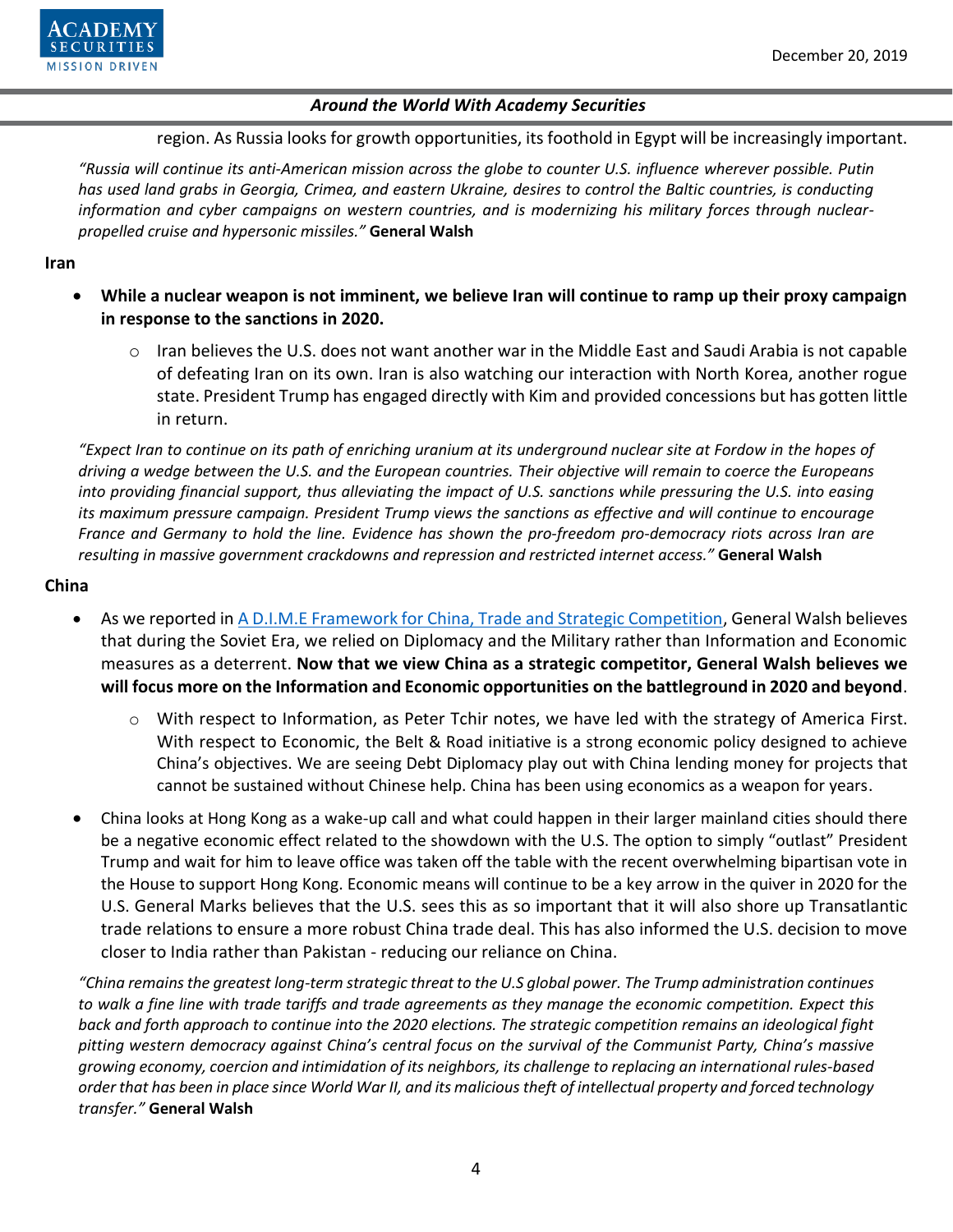

# **Markets at a Glance**

| Country              | Currency* | 1 Week   | 1 Month   | 10 Yr Yield* | 1 Week  | 1 Month | <b>Stock Index</b> | 1 Week   | 1 Month  |  |  |  |  |
|----------------------|-----------|----------|-----------|--------------|---------|---------|--------------------|----------|----------|--|--|--|--|
| <b>United States</b> | 97.38     | $-0.02%$ | $-0.43%$  | 1.92         | 0.03    | 0.11    | 3,205              | 1.16%    | 2.67%    |  |  |  |  |
| <b>Asia Pacific</b>  |           |          |           |              |         |         |                    |          |          |  |  |  |  |
| China                | 7.0       | $-0.77%$ | 0.38%     | 3.23         | 0.04    | 0.04    | 4,027              | 3.50%    | 3.05%    |  |  |  |  |
| Korea                | 1,166     | 1.79%    | $-0.10%$  | 1.65         | 0.01    | $-0.13$ | 2,197              | 2.77%    | 1.66%    |  |  |  |  |
| India                | 71.0      | $-0.28%$ | 1.13%     | 6.75         | $-0.02$ | 0.27    | 12,260             | 2.40%    | 3.16%    |  |  |  |  |
| Indonesia            | 13,986    | 0.33%    | 0.67%     | 2.90         | 0.03    | $-0.09$ | 6,250              | 1.80%    | 2.08%    |  |  |  |  |
| <b>Philippines</b>   | 50.6      | 0.16%    | 0.05%     | 2.74         | 0.03    | $-0.08$ | 7,654              | $-1.13%$ | $-2.88%$ |  |  |  |  |
| <b>EMEA</b>          |           |          |           |              |         |         |                    |          |          |  |  |  |  |
| Russia               | 62.4      | 0.67%    | 2.20%     | 2.99         | 0.02    | $-0.33$ | 3,008              | 0.86%    | 2.87%    |  |  |  |  |
| Saudi                | 3.8       | $-0.03%$ | $-0.03%$  | 2.85         | $-0.03$ | $-0.13$ | 8,291              | 3.57%    | 3.64%    |  |  |  |  |
| <b>South Africa</b>  | 14.2      | 1.87%    | 3.97%     | 4.83         | $-0.22$ | $-0.11$ | 57,559             | 3.11%    | 1.93%    |  |  |  |  |
| <b>Turkey</b>        | 5.9       | $-2.60%$ | $-3.59%$  | 6.19         | $-0.10$ | 0.06    | 110,599            | 0.44%    | 3.51%    |  |  |  |  |
| <b>Ukraine</b>       | 23.3      | 1.03%    | 3.82%     | 6.72         | $-0.05$ | $-0.22$ | 510                | 0.03%    | $-1.58%$ |  |  |  |  |
| <b>Americas</b>      |           |          |           |              |         |         |                    |          |          |  |  |  |  |
| Argentina            | 59.8      | $-0.01%$ | $-0.57%$  | 20.62        | $-1.09$ | $-3.73$ | 33,228             | 7.49%    | 18.44%   |  |  |  |  |
| <b>Brazil</b>        | 4.1       | 0.63%    | 3.40%     | 3.73         | $-0.02$ | $-0.15$ | 115,131            | 2.61%    | 8.34%    |  |  |  |  |
| Colombia             | 3,316     | 1.71%    | 3.68%     | 3.13         | 0.00    | $-0.09$ | 1,647              | 1.74%    | 1.48%    |  |  |  |  |
| <b>Mexico</b>        | 18.9      | 0.75%    | 2.05%     | 3.29         | $-0.01$ | $-0.12$ | 44,649             | 3.37%    | 2.40%    |  |  |  |  |
| Venezuela            | 47,883    | $-3.92%$ | $-63.16%$ |              |         |         | 1,647              | 1.74%    | 1.48%    |  |  |  |  |

| <b>Commodities</b> |       |         |       |        |         |                |          |           |  |  |  |
|--------------------|-------|---------|-------|--------|---------|----------------|----------|-----------|--|--|--|
| Oil                | Week  | 1 Month | Gold  | . Week | 1 Month | <b>Bitcoin</b> | 1 Week   | 1 Month   |  |  |  |
| 61.22              | 3.45% | 7.31%   | 1,479 | 0.61%  | 0.50%   | 7,157          | $-0.61%$ | $-12.92%$ |  |  |  |

U.S. Currency is DXY. China, Korea and India are local currency bonds, the remainder are U.S. denominated bonds. Bloomberg data as of 12/20/2019.

**It's an Emerging Market World!** Emerging markets have done well this month and over the past week. It is seen across the board in FX moves and also in stock market moves. The Trade Truce, while benefitting the U.S., should also be a boon to Emerging Markets as concerns about global growth have been reduced. **You can see it in commodity prices as well.** Not only has oil surged, but copper and many agricultural commodity prices have also popped since the Trade Truce was announced. This may set the table for **inflation early next year** and Canada just had a very high print in their inflation data.

**The U.S. Dollar may be set to experience some weakness against G7 currencies.** Our macro strategist believes that the Euro could do very well against the dollar as many traders have bet the opposite direction and may be surprised by a renewed shift in flows into the Euro.

**Turkey was a noticeable exception.** Turkey is a country of great concern for us, as expressed earlier, and its stock market didn't do as well as other Emerging Markets last week and the Turkish Lira has started weakening again. Of all the Emerging Market currencies, we believe this one has the most potential to drop significantly lower.